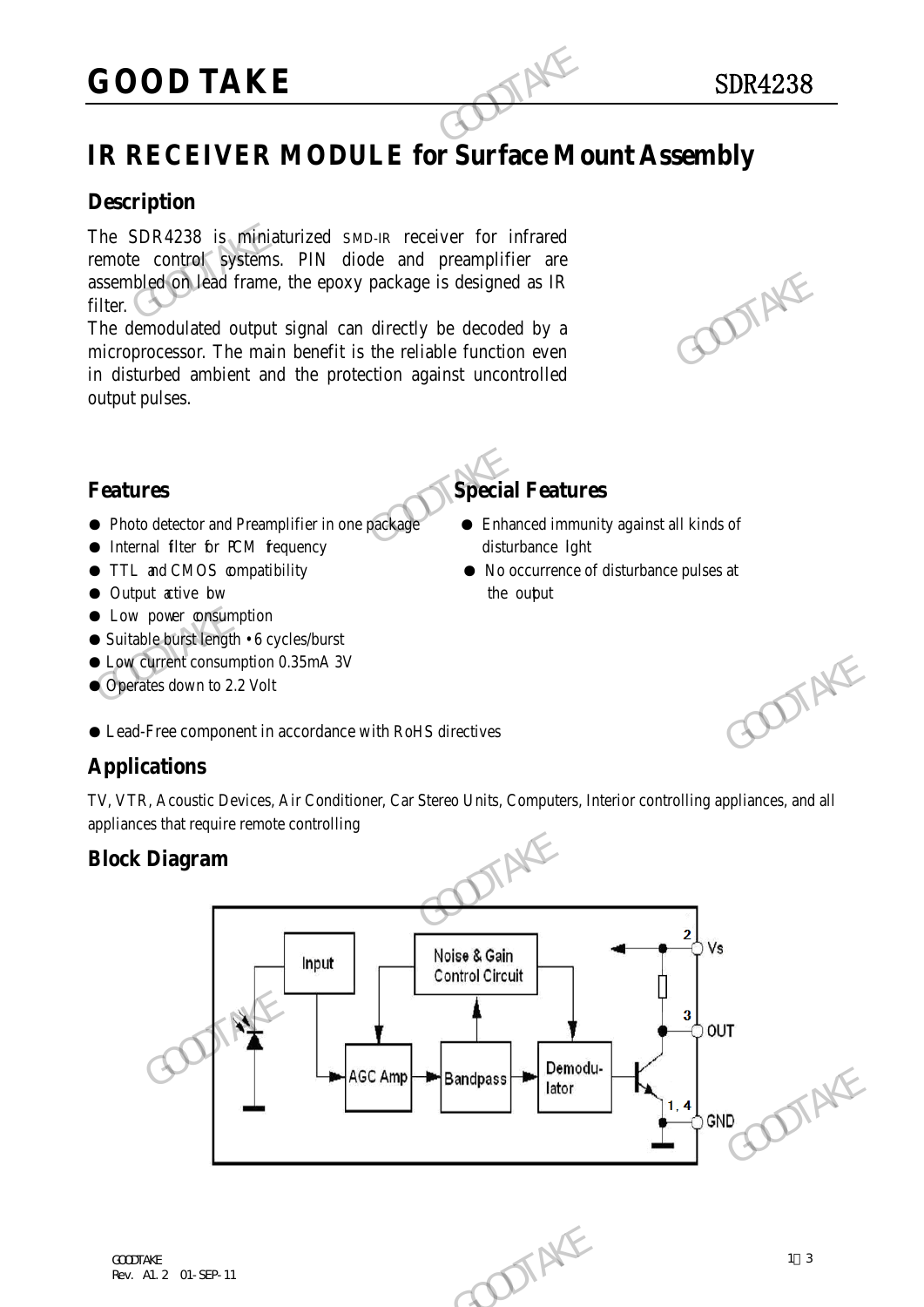# GOOD TAKE SDR4238

## **Application Circuit**



## **Absolute Maximum Ratings**



|                                                   | $\boldsymbol{2}$                                    |                | μC<br><b>GND</b> |                   |
|---------------------------------------------------|-----------------------------------------------------|----------------|------------------|-------------------|
| <b>Absolute Maximum Ratings</b><br>Tamb = $25$ °C | *) recommended to suppress power supply disturbance |                |                  |                   |
| <b>Parameter</b>                                  | <b>Test Conditons</b>                               | <b>Symbol</b>  | <b>Value</b>     | Unit              |
| <b>Supply Voltage</b>                             | V <sub>s</sub>                                      | V <sub>S</sub> | $0--6.0$         | V                 |
| <b>Supply Current</b>                             | V <sub>s</sub>                                      | <b>Is</b>      | 5                | mA                |
| Output Voltage                                    | <b>OUT</b>                                          | Vo             | $0--6.0$         | V                 |
| <b>Output Current</b>                             | <b>OUT</b>                                          | I <sub>0</sub> | 2.5              | mA                |
| <b>Storage Temperature Range</b>                  |                                                     | <b>Tstg</b>    | $-30---+85$      | $\rm ^{\circ}C$   |
| <b>Operating Temperature Range</b>                |                                                     | Tamb           | $-25$ ---+85     | $\mathcal{C}$     |
| Power Consumption                                 | $(Tamb \leq 85^{\circ}C)$                           | Ptot           | 10               | mW                |
| Soldering Temperature                             | t $\leqslant$ 5s 1mm from case                      | Tsd            | 260              | $^\circ\!{\rm C}$ |

### **Basic Characteristics**

Tamb =  $25$  °C

| <b>Storage Temperature Range</b>   |                                     | $-30---+85$<br>Tstg |      |            | $^\circ\!{\rm C}$ |                   |  |
|------------------------------------|-------------------------------------|---------------------|------|------------|-------------------|-------------------|--|
| <b>Operating Temperature Range</b> |                                     | $-25---+85$<br>Tamb |      |            | Ć                 |                   |  |
| Power Consumption                  | $(Tamb \leq 85^{\circ}C)$           | Ptot                |      | mW<br>10   |                   |                   |  |
| Soldering Temperature              | t $\leqslant$ 5s 1mm from case      | Tsd                 | 260  |            |                   | $^\circ\!{\rm C}$ |  |
| <b>Basic Characteristics</b>       |                                     |                     |      |            |                   |                   |  |
| Tamb = $25$ °C                     |                                     |                     |      |            |                   |                   |  |
| Parameter                          | <b>Test Conditions</b>              | <b>Symbol</b>       | Min  | <b>Typ</b> | <b>Max</b>        | Unit              |  |
| <b>Supply Voltage</b><br>(Vs)      | Recommended operating               | <b>Vs</b>           | 2.5  |            | 5.5               | $\mathbf{V}$      |  |
| <b>Supply Current</b><br>(Vs)      | $V_s = 5V$                          | Is                  | 0.25 | 0.5        | 0.9               | mA                |  |
| <b>Transmission Distance</b>       | IR diode AT205, IF=0.4A             | $\mathbf d$         | 20   |            |                   | m                 |  |
| Output Voltage High                | $Vs = 5V$                           | <b>VOSH</b>         | 4.5  |            |                   | $\mathbf V$       |  |
| Output Voltage Low                 | Cycle 1.2mS, 50% duty               | <b>VOSL</b>         |      |            | 250               | $\rm mV$          |  |
| Level Output Pulse Width           | Burst Wave= 600µs,                  | TwH                 | 400  |            | 800               | $\mu s$           |  |
| Level Output Pulse Width           | Cycle 1.2mS, 50% duty               | TWL                 | 400  |            | 800               | $\mu s$           |  |
| Carrier frequency                  |                                     | $f_{0}$             |      | 37.9       |                   | kHz               |  |
| Peak Wavelength                    |                                     | $\lambda$           |      | 940        |                   | nm                |  |
| Directivity                        | Angle of half transmission distance | $\theta$ 1/2        |      | ±45%       |                   | deg               |  |